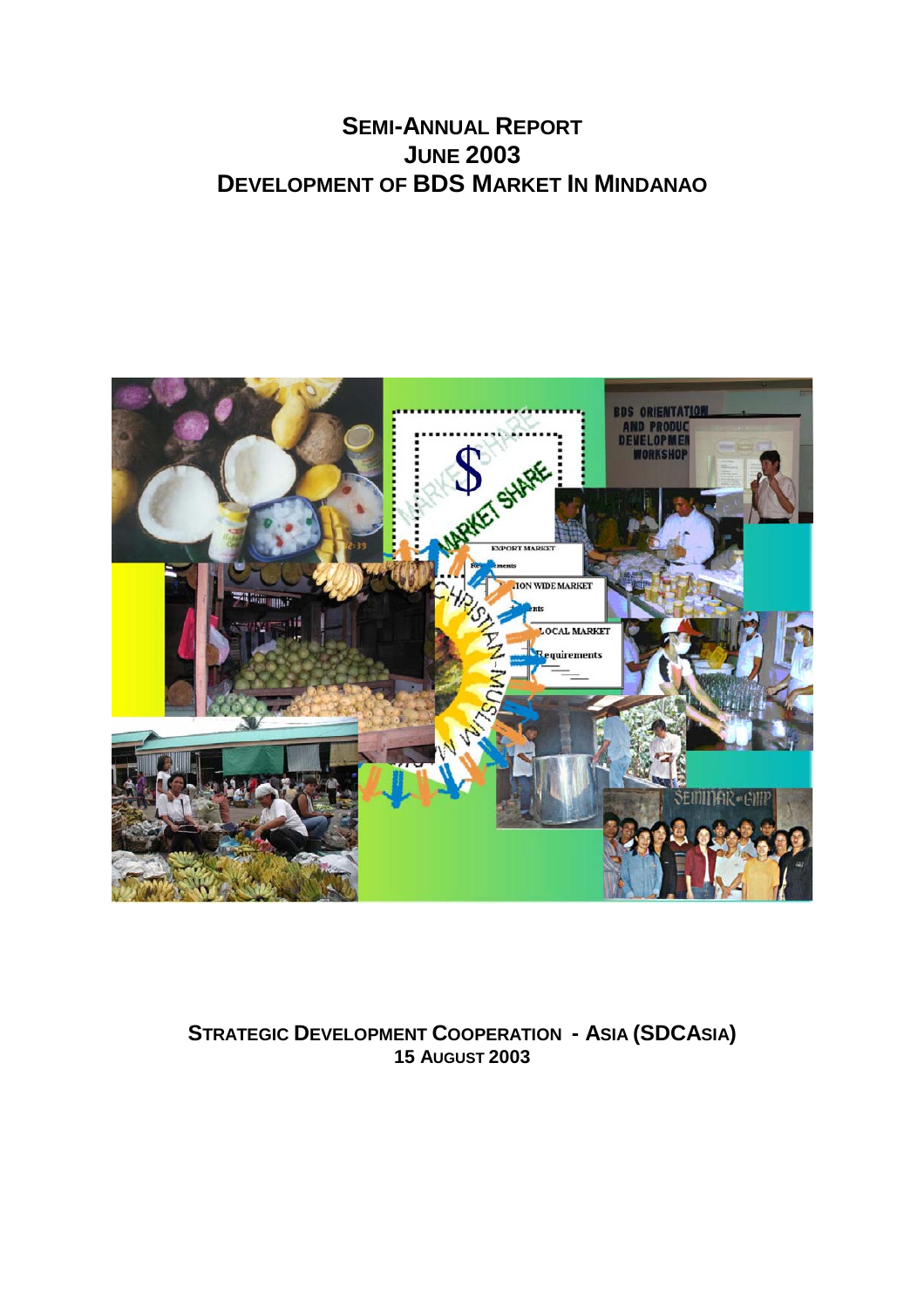## **TABLE OF CONTENTS**

| <b>PROJECT SNAPSHOT</b>                            | $2 - 3$   |
|----------------------------------------------------|-----------|
| <b>SECTION I: SUMMARY OF MAIN ACTIVITIES</b>       | 4 - 6     |
| <b>SECTION II: PROGRESS ON PERFORMANCE TARGETS</b> | 7 - 9     |
| <b>SECTION III: IMPLEMENTATION ISSUES</b>          | 10        |
| SECTION IV: PROGRESS ON LEARNING AGENDA            | $11 - 13$ |
| ANNEX: KEY ACTORS IN THE BDS MARKET                |           |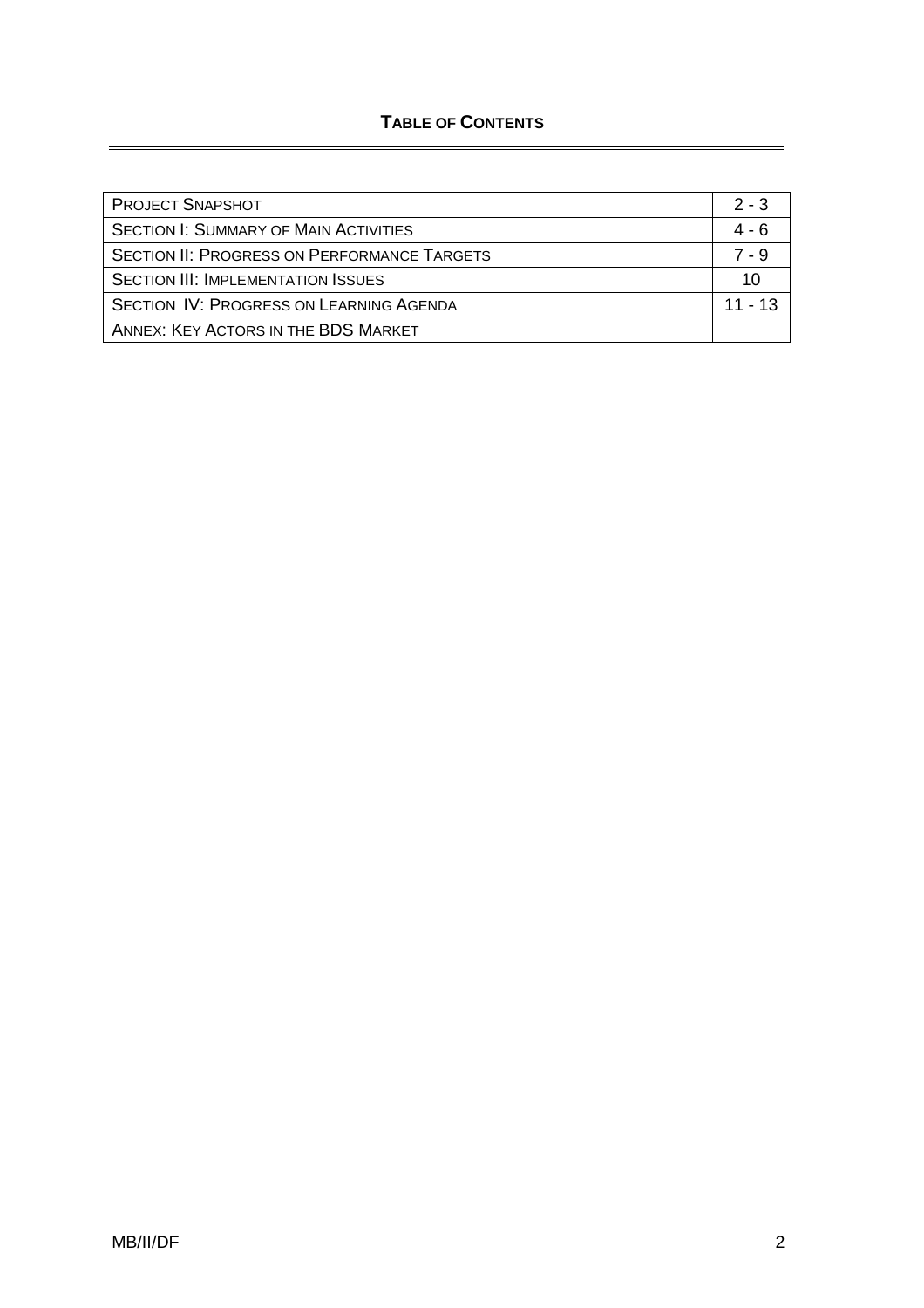The experiences and insights described in the next pages are drawn from the three-year program currently being implemented by SDCAsia entitled 'Development of the BDS Market in Mindanao'. This program is funded by USAID under its Microenterprise Implementation Grant Program – Business Development Services (MIGP-BDS). Aside from financial support, USAID also provides technical support to SDCAsia through its BDS advisory team and the IGP Learning Network. Swisscontact provides the 25% counterpart fund.

The program aims to improve the income-earning capacity of resource poor entrepreneurs in Mindanao by addressing the demand and supply side constraints that prevent existing market mechanisms from meeting their BDS demands. The overall goal is the development of a more vibrant micro enterprise environment reflected by more start-ups, increased profitability, greater ability to withstand market variability and competition, and faster growth.

The program seeks to test the market development model as a means of promoting equitable access to BDS in an environment characterized predominantly by micro enterprises. Program implementation framework, which was defined by the project team last October 2002 under the strategic guidance of Ivan Idrovo and advisory inputs from Mike Field – USAID BDS Advisor, is summarized below using five broad categories consistent with the market development approach to BDS for MSEs: $^1$  $^1$ 

#### Project Context

A subsector scan resulted in a decision to focus on the fruit and vegetable subsector because of its potential to link many small farm households in remote areas to growing markets for fresh and processed products in urban centers in the Philippines. Likewise, in an area like Mindanao where there are only a few medium and large companies, the importance of micro enterprises as incubators of new small enterprises becomes even more important.

#### **Strategy**

Small processors of vegetable and fruit products (sugar palm, mango, bananas) in Mindanao enter higher value markets thru linkages with established processors/ distributors and range of services that will enable them to meet market requirements. Farmer-vendors collectively strengthen market position through better marketing practices and improved merchandizing via collaboration with established market operators.

#### Intervention Focus

BDS in a subsector with a focus on many services required by processors and vendors to stabilize economic activities, differentiate, and diversity their product and market mix.

#### BDS Focus

*Demand:* a) Vegetable/fruit processors operating as individuals or in collective enterprises link with established processors/distributors of branded products; and b) Market vendors differentiate markets by adopting clean/hygienic practices and improved product presentation as marketing tools.

*Supply:* a) Production and quality control services and other value chain based BDS embedded in marketing contracts between contractors/ distributors and processors; b) Cooperatives offer common service facilities cum training either fee-based or through

<span id="page-2-0"></span>  $<sup>1</sup>$  Marshall Bear, IGP Learning Network lead facilitator, prepared the snapshot summary, which is</sup> based on the 5 broad categories.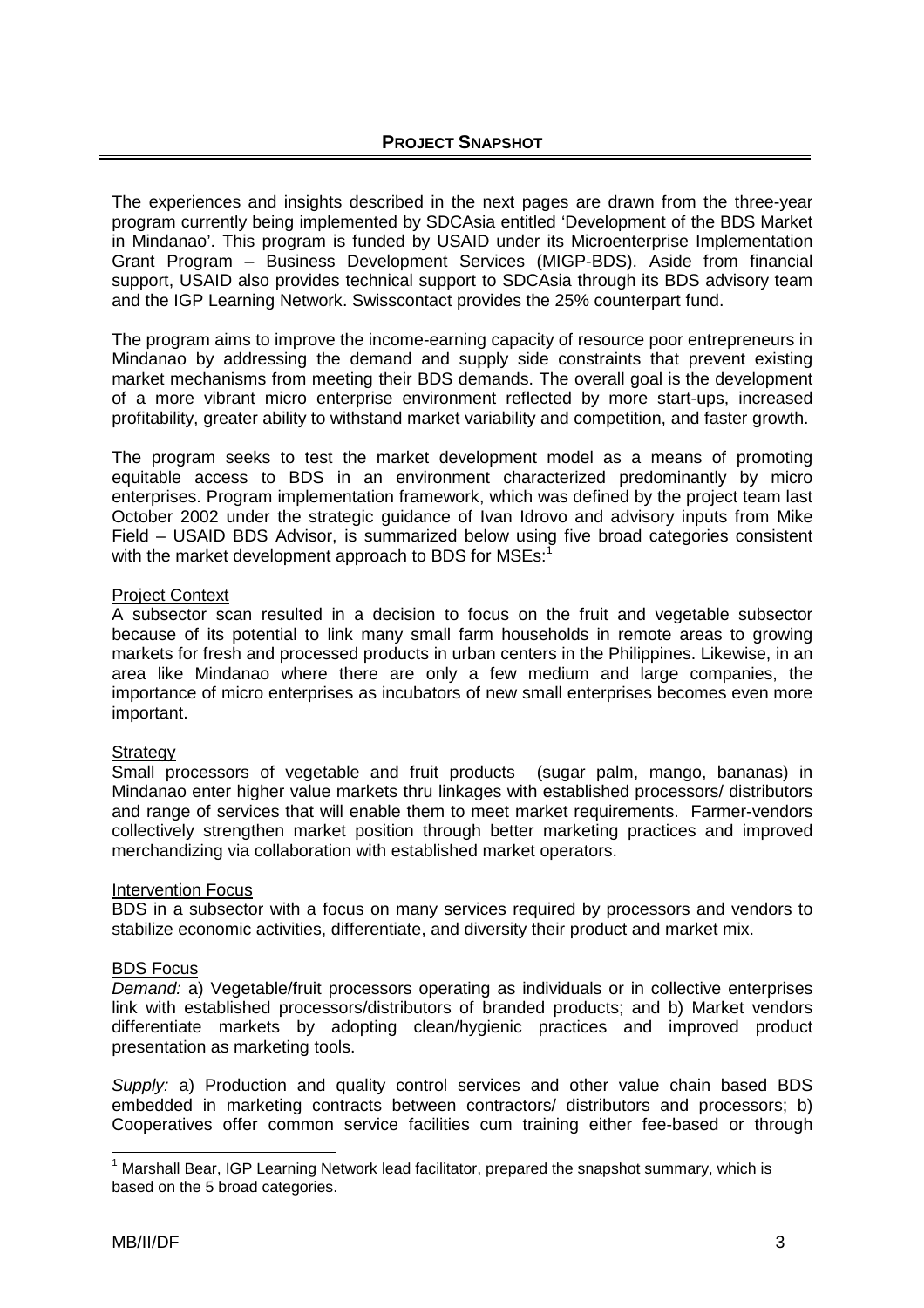commissions; c) Services for vendors embedded/ bundled in transactions that they are traditionally willing to pay for; d) Fee based specialized service such as bottle washing (recycling); e) TOT of community trainers/mentors in food processing techniques, food safety in line with licensing and quality seal requirements.

#### Market Facilitation

Facilitation tasks include but not limited to: a) Stimulate demand for Mindanao processed vegetable/fruit products thru participation in trade fairs, market scanning in Metro Manila, Cebu, and other key cities; b) Broker marketing agreements between contractors, distributors and small processors; c) Promotion of food quality seal as platform for development of markets for Mindanao products and the BDS market; d) Strengthen traditional and enterprise-based providers of services thru skills training, mentoring and networking; and e) Development of value chain based BDS products including delivery and payment schemes as well as its promotion in traditional business transactions.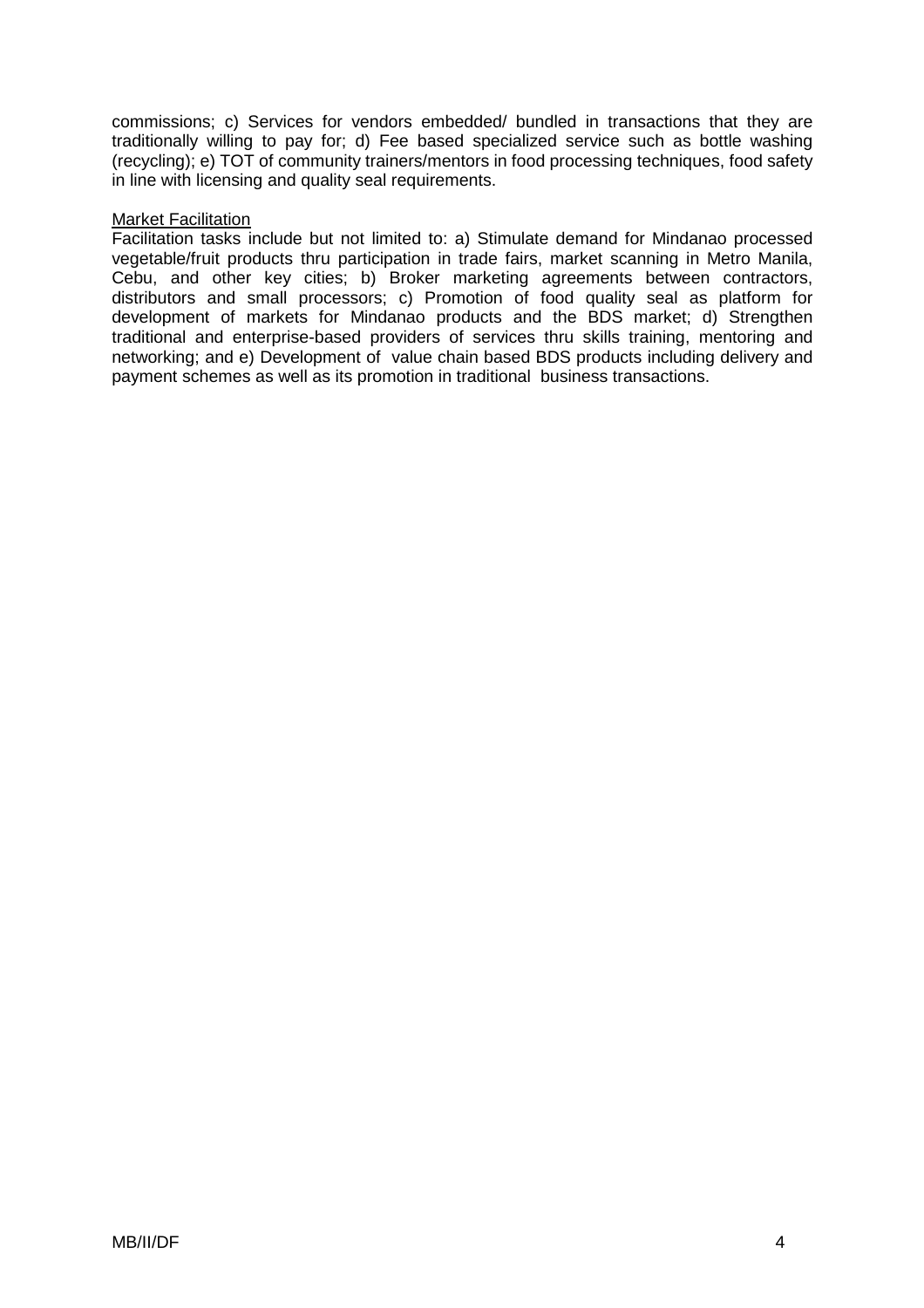The team focused its resources to facilitate the penetration of selected processed fruit products to the Metro Manila market as an immediate response to the lacklustre sales in the local markets and the almost 50% reduction in prices of semi-processed fruits due to unexpected bombings in project areas. Likewise, the project concentrated on enhancing capability of current batch of trainors/providers of BDS for fruit processors as well as strengthening their relationships with the target enterprise groups. Generally, emphasis was more on the further development and modifications of BDS delivery systems based on initial experiences and in the light of its vulnerability to market changes/slowdown.

Despite both the internal and external complexities and implementation issues faced by the program during the period, the following activities were satisfactorily conducted:

- Operationalization of the 1<sup>st</sup> common service cum training facilities for processed kaong in Davao del Sur including further development of modules, training materials, and BDS delivery system. Further changes/revisions were made in the physical infrastructure to make it GMP compliant.
- 12 community-based trainors completed their training in Basic Kaong Production Processes and Good Manufacturing Practices (both for formal fruit processing set-up as in the common service facilities and application of GMP when processing is done in the forest itself). The trainors consisted of production supervisors of the enterprise-based providers as well as 'fruit processor-barangay level assemblers'. These assemblers have their own groups or pool of semi-processed kaong suppliers in their respective barangays. Modules and visual aid materials were also developed.
- Field-testing and on-the job training of community-based trainors for fruit processors in their respective areas to assess feasibility of BDS delivery system and response of farmer-processors in the area. Four community-based trainors conducted training to fruit processors in their respective areas. Majority are farmers who have been intermittently processing kaong and are now interested to pursue regular production of semiprocessed kaong. Initial experiences show that this approach can significantly increase outreach particularly among farmer-processors not traditionally reached by training programs conducted by the government. Likewise, training costs are minimal compared to the usual training settings conducted. However, important factor for scheme to work is on-going orders and sales to sustain interest of participants in the training program as well as cover training costs.
- Three trainors, who are supervisors of the enterprise-based providers, conducted inhouse training on Good Manufacturing Practices for company's employees particularly those who are working closely with semi-processed fruit suppliers.
- Adaptation of HACCP module both for small enterprises and rural collective enterprise settings is currently ongoing. Simultaneously, training of core group of mentors is being conducted.
- Supported participation of two enterprise based providers in Food Expo in China. The two providers carried the different processed fruit products from Mindanao. Feedback was favourable and there were serious follow-ups from potential buyers. The fair participation also provided first-hand insights on BDS products that should be introduced vis-à-vis market requirements. Initially, the following BDS were identified as essential to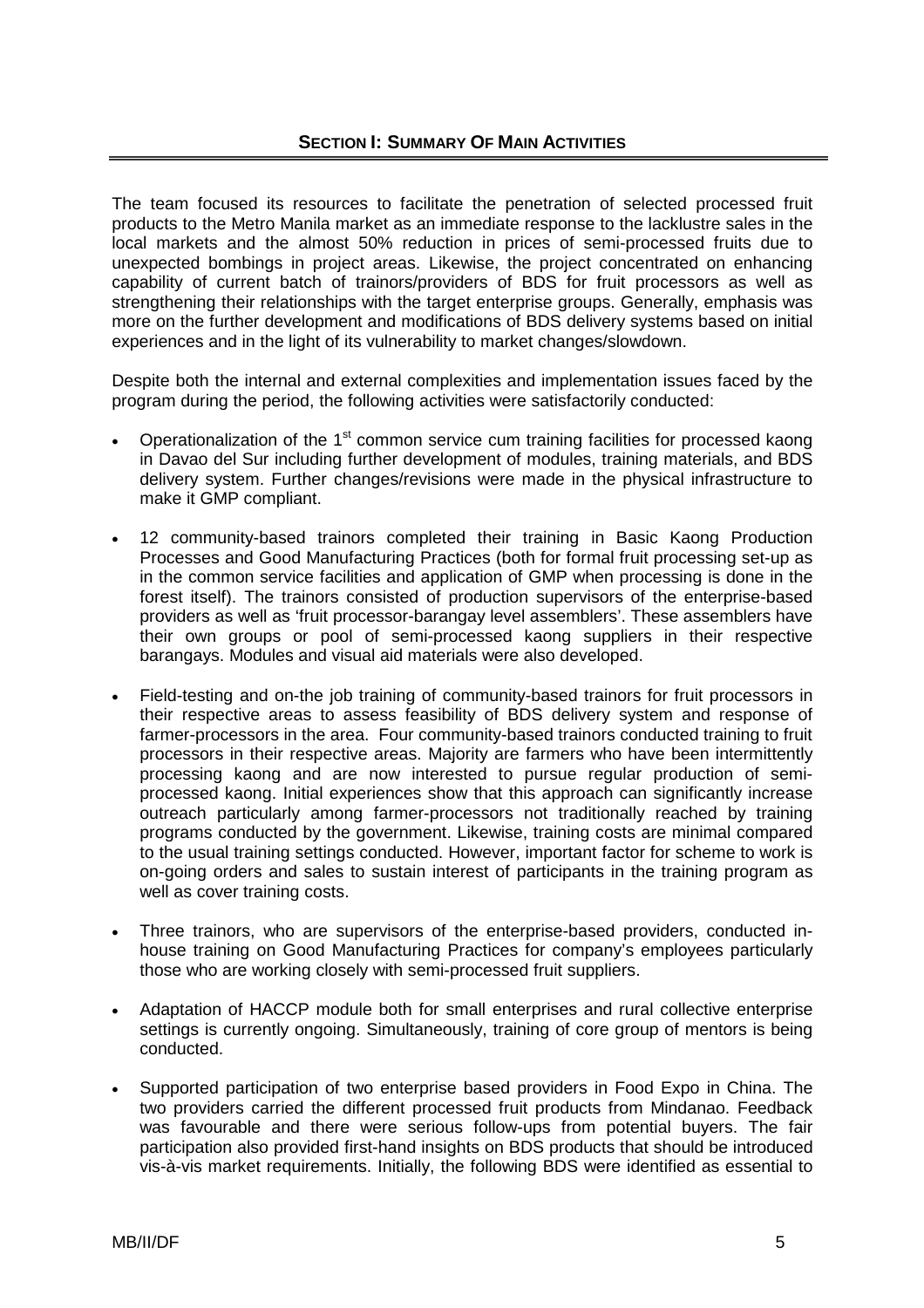improving competitiveness of Philippine products: a) wholesale packaging; and b) Continuous Productivity and Quality Improvement as a means of being able to produce products at competitive prices. Initial explorations were made on potential ways that these products can be adapted to rural enterprise settings and accessible to small and micro enterprises.

- One marketing agreement between Davao-based buyer and target group (collective enterprise) forged. The initiative was primarily by collective enterprise after their initial exposure to previous agreements.
- Program facilitated various meetings with Mindanao enterprise-based providers and Metro Manila distributor to overcome former's reluctance and negative perceptions on Metro Manila distributors and the perceived difficulties in selling to Metro Manila supermarkets. The signing of the distributorship agreement reduced the impact of local market slowdown due to unexpected disruptions in peace and order conditions. The distributorship agreement included the delivery of the following services: a) merchandising/promotion; b) market information and other necessary technical advisory services; c) warehousing and inventory; d) packaging development (whenever necessary); and d) access to financial services.

To date, two twenty-footer containers of sample orders shipped to Metro Manila. Feedback from various supermarket merchandisers were gathered and used as inputs in further development of training modules and business development services for collective rural enterprises.

- The Quality Seal was launched last May 17, 2003 through the support of the Philippine Fair Trade programme. Program's support in the Quality Seal is primarily on the following aspects: a) development of standards; b) systems development and institutionalization particularly in Mindanao regions; c) development of providers and auditors in Mindanao; and d) awareness campaign among enterprises and providers in Mindanao. Other main stakeholders are: a) Upland Marketing Foundation; b) Philippine Fair Trade; and c) supermarkets in Metro Manila. To date, standards have been developed and systems defined. Likewise, core group of Davao food technicians have been identified. Full implementation of planned activities has been deferred to 2<sup>nd</sup> semester.
- Continuous mentoring and on-the-job training for trainors trained and selected among the fresh produce market vendors. Training sessions conducted by the trainors themselves with some support from the project team were: Market Values and Quality Standards.
- Ongoing restructuring of BDS payment schemes and delivery system for market vendors to make this less vulnerable to market sales fluctuations as well as changes in management structure of open market.
- Continuous networking with various players including government agencies in the fresh and processed fruit subsector. Networking with local government units for farm-to-market road improvements as well as potable water utilities for fruit processing communities
- Ongoing discussions with other providers and collective enterprises interested to participate in the program.
- Promotion of approaches and working with collective enterprises as production bases via radio programs and newspapers in coordination with the Department of Trade and Industry.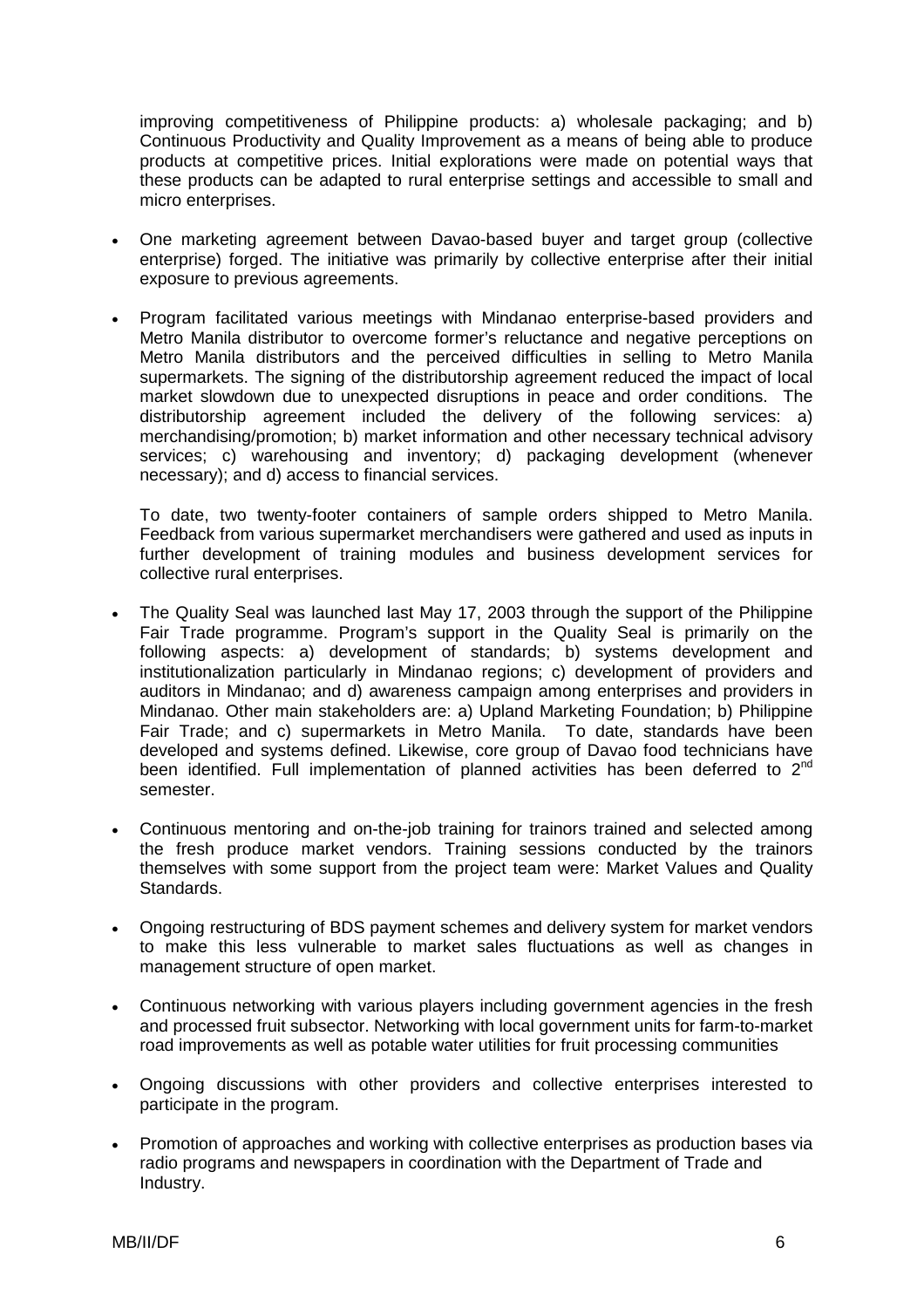### **SECTION II: PROGRESS ON PERFORMANCE TARGETS**

| <b>ASSESSING THE MARKET FOR GOODS AND SERVICES (FINAL SALES)</b> |                              |                       |                        |
|------------------------------------------------------------------|------------------------------|-----------------------|------------------------|
| <b>INDICATORS</b>                                                |                              | <b>APR - DEC 2002</b> | <b>JAN - JUNE 2003</b> |
| <b>MARKET LEVEL</b>                                              |                              |                       |                        |
|                                                                  | Annual Value of Sales (US\$) | 161,408,000           |                        |
| <b>PROGRAM LEVEL</b>                                             |                              |                       |                        |
| 2.                                                               | Annual Value of Sales (US\$) | 2,085,472             |                        |

| <b>ASSESSING THE DEVELOPMENT OF BDS MARKET</b> |                                                                                                                                         |                        |                                                                                             |
|------------------------------------------------|-----------------------------------------------------------------------------------------------------------------------------------------|------------------------|---------------------------------------------------------------------------------------------|
|                                                | <b>INDICATORS</b>                                                                                                                       | <b>APR - DEC 2002</b>  | <b>JAN - JUNE 2003</b>                                                                      |
|                                                | <b>MARKET LEVEL</b>                                                                                                                     |                        |                                                                                             |
| 3.                                             | Total No. of BDS Providers by<br>Service                                                                                                |                        |                                                                                             |
|                                                | a. Common Service cum Training<br><b>Facilities</b>                                                                                     | 3                      | 4<br>3 are mainly common<br>service facilities                                              |
|                                                | b. Subcontracting/Big Brother System                                                                                                    | $\overline{4}$         | 5                                                                                           |
|                                                | c. Basic Production Processes                                                                                                           | 6                      | 18                                                                                          |
|                                                | d. GMP - HACCP applications                                                                                                             | 6                      | 18                                                                                          |
|                                                | e. Marketing/Distribution Services                                                                                                      | 20                     | 21<br>majority training courses<br>and trade fair organization<br>rather than merchandising |
|                                                | f. Packaging /other materials reseller                                                                                                  | 1                      | 1                                                                                           |
|                                                | g. Kaong Nursery                                                                                                                        | $\overline{c}$         | $\overline{2}$                                                                              |
|                                                | h. Clean and Green Marketing<br><b>Practices for Vendors</b>                                                                            | 1                      | 3                                                                                           |
|                                                | <b>PROGRAM LEVEL</b>                                                                                                                    |                        |                                                                                             |
| 4.                                             | No. of Providers Participating in the<br>Program by Service                                                                             | 4<br>multiple services | 19<br>multiple services                                                                     |
|                                                | a. Common Service cum Training<br><b>Facilities</b>                                                                                     | $\overline{2}$         | $\overline{2}$                                                                              |
|                                                | % private, for-profit providers                                                                                                         | 100%                   | 100%                                                                                        |
|                                                | b. Subcontracting/Big Brother System<br>(community based enterprises as<br>subcontractors/suppliers)<br>% private, for-profit providers | $\overline{2}$<br>100% | $\overline{2}$<br>100%                                                                      |
|                                                | c. Basic Production Processes                                                                                                           | 4                      | 16                                                                                          |
|                                                | % private, for-profit providers                                                                                                         | 100%                   | 100%                                                                                        |
|                                                | d. GMP - HACCP applications<br>% private, for-profit providers                                                                          | 4<br>100%              | 16<br>100%                                                                                  |
|                                                | e. Marketing/Distribution Services<br>% private, for-profit providers                                                                   | $\overline{2}$<br>100% | $\overline{2}$<br>100%                                                                      |
|                                                | f. Packaging and other materials<br>reseller                                                                                            | 1                      | 1                                                                                           |
|                                                | % private, for-profit providers                                                                                                         | 100%                   | 100%                                                                                        |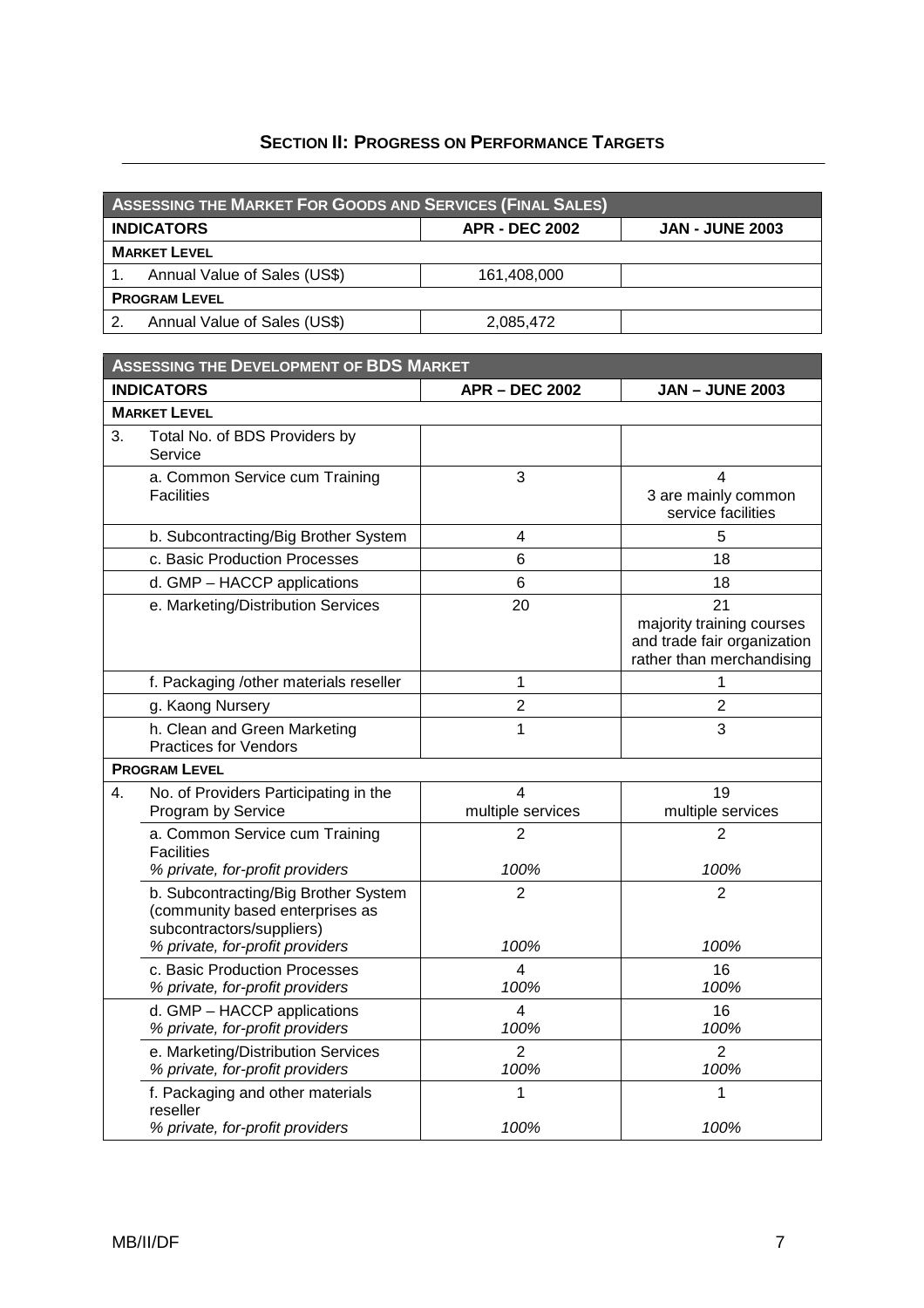| <b>ASSESSING THE DEVELOPMENT OF BDS MARKET</b> |                                                                                           |                                                 |                          |
|------------------------------------------------|-------------------------------------------------------------------------------------------|-------------------------------------------------|--------------------------|
|                                                | <b>INDICATORS</b>                                                                         | <b>APR - DEC 2002</b>                           | <b>JAN - JUNE 2003</b>   |
|                                                | g. Kaong Nursery/Planting and<br>Harvesting                                               | 1                                               | 1                        |
|                                                | % private, for-profit providers                                                           | 100%                                            | 100%                     |
|                                                | h. Clean and Green Marketing<br><b>Practices for Vendors</b>                              | 1                                               | 2                        |
|                                                | % private, for-profit providers                                                           | 100%                                            | 100%                     |
| 5.                                             | Total no. of firms acquiring BDS from<br>program supported providers                      | 385                                             | 282                      |
|                                                | a. Common Service cum Training<br><b>Facilities</b>                                       | 2 collective enterprises                        | 2 collective enterprises |
|                                                | b. Subcontracting/Big Brother System                                                      | 2 collective enterprises                        | 2 collective enterprises |
|                                                | c. Basic Production Processes                                                             | 120                                             | 160                      |
|                                                | d. GMP - HACCP applications                                                               |                                                 | 160                      |
|                                                | e. Marketing/Distribution Services                                                        | 2 collective enterprises                        | 2 collective enterprises |
|                                                | f. Packaging /other materials reseller                                                    | 2 collective enterprises<br>10 individual firms | 5 individual firms       |
|                                                | g. Clean and Green Marketing<br><b>Practices for Vendors</b>                              | 265                                             | 47                       |
| 6.                                             | Number of micro enterprises<br>acquiring BDS from program                                 | 385<br>same breakdown as                        | 282<br>same breakdown as |
|                                                | supported providers, by service                                                           | above                                           | above                    |
| 7.                                             | Micro enterprises as % of total firms                                                     | 100%                                            | 100%                     |
| 8.                                             | No. of woman-owned micro<br>enterprises acquiring BDS from<br>program supported providers | 262                                             | 169                      |
|                                                | a. Common Service cum Training<br><b>Facilities</b>                                       | 64                                              | 64                       |
|                                                | b. Subcontracting/Big Brother System                                                      |                                                 |                          |
|                                                | c. Basic Production Processes                                                             |                                                 | 69                       |
|                                                | d. GMP - HACCP applications                                                               |                                                 |                          |
|                                                | e. Marketing/Distribution Services                                                        |                                                 | Already counted above    |
|                                                | f. Packaging /other materials reseller                                                    | 3                                               | 4                        |
|                                                | g. Clean and Green Marketing<br><b>Practices for Vendors</b>                              | 195                                             | 32                       |
| 9.                                             | Woman-owned enterprises as percent<br>of total micro enterprises                          | 68%                                             | 60%                      |

| <b>ASSESSING THE BDS PROVIDER</b> |                                     |                              |                              |
|-----------------------------------|-------------------------------------|------------------------------|------------------------------|
|                                   | <b>INDICATORS</b>                   | <b>APR – DEC 2002</b>        | <b>JAN – JUNE 2003</b>       |
| 10                                | <b>BDS Providers' Profitability</b> | Average of 22%<br>Net income | Average of 10%<br>Net income |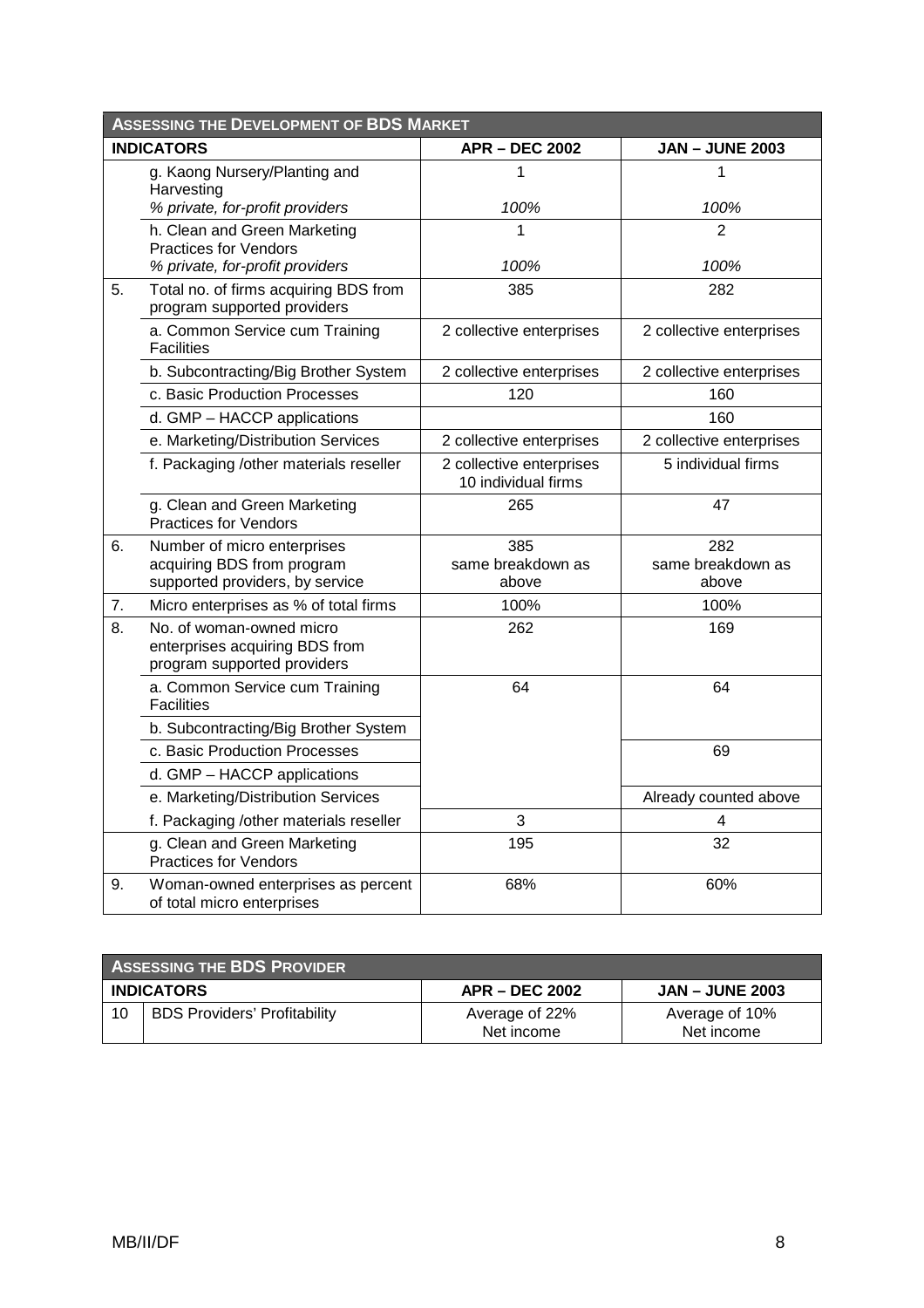| <b>ASSESSING THE IMPACT ON THE MICRO ENTERPRISE CLIENT</b> |                                                                        |                                          |                                                                                            |
|------------------------------------------------------------|------------------------------------------------------------------------|------------------------------------------|--------------------------------------------------------------------------------------------|
|                                                            | <b>INDICATORS</b>                                                      | <b>APR - DEC 2002</b>                    | <b>JAN - JUNE 2003</b>                                                                     |
| 11                                                         | Annual value of sales by micro<br>enterprises participating in program | 714,943                                  | 267,552                                                                                    |
|                                                            |                                                                        | Average of US\$ 155/<br>month/enterprise | Average of US\$ 158/<br>month/enterprise                                                   |
|                                                            |                                                                        |                                          | Prices and sales went<br>down; very weak local<br>market for about 4 months                |
| 12                                                         | Microenterprise Client Satisfaction                                    |                                          |                                                                                            |
|                                                            | a. Common Service cum Training<br><b>Facilities</b>                    | Part of marketing<br>agreements          | 100% repeat clients                                                                        |
|                                                            | b. Subcontracting/Big Brother System                                   |                                          | 100% repeat clients                                                                        |
|                                                            | c. Basic Production Processes                                          |                                          | $110 -$ non-members of<br>coop encouraged by<br>fellow processors (mostly<br>coop members) |
|                                                            |                                                                        |                                          | $50 -$ members of<br>cooperatives                                                          |
|                                                            | d. GMP - HACCP applications                                            |                                          | 110 - referral; referred by<br>members of coop                                             |
|                                                            | e. Marketing/Distribution Services                                     |                                          | 100% repeat clients                                                                        |
|                                                            | f. Packaging /other materials reseller                                 |                                          | 100% repeat clients                                                                        |
|                                                            | g. Clean and Green Marketing<br><b>Practices for Vendors</b>           | Part of stall agreement                  | Part of stall agreement<br>and encouraged by<br>former batches of trainees                 |

| <b>OTHER INDICATORS</b> |                                                            |                |                |
|-------------------------|------------------------------------------------------------|----------------|----------------|
| 13                      | Exchange rate used to calculate US\$<br>figures            | US\$ 1: PhP 53 | US\$ 1: PhP 53 |
| 14                      | Estimated % of micro with poverty<br>loans from any source | 80%            | $80\%$         |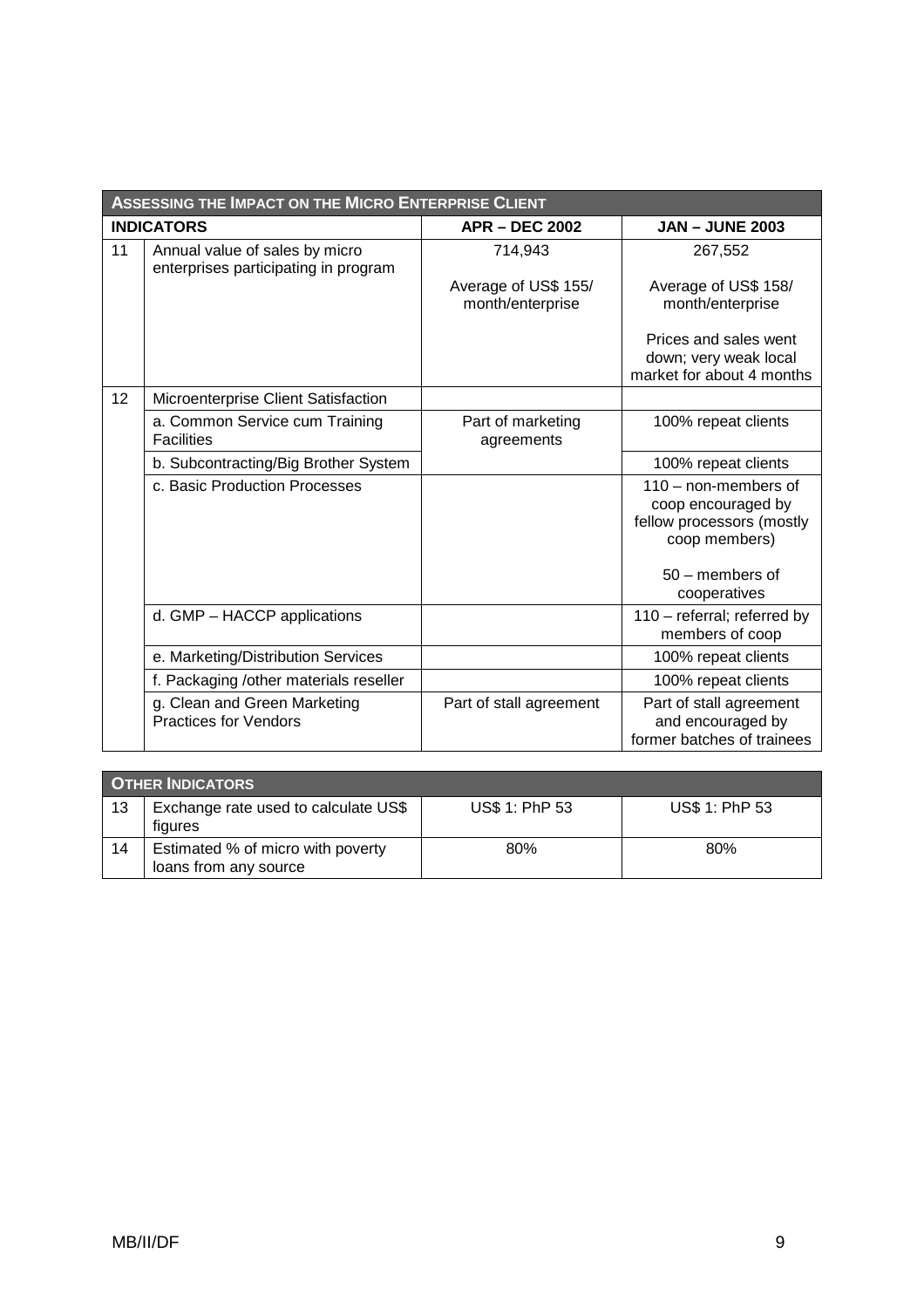Program implementation has considerably slowed down during the last three months and can be characterized as 'anaemic' due to internal and external factors. Compounding the market slowdown in the provincial markets due to unexpected bombings and the long dry season (resulting to poor harvests region wide) was the complexities faced by the project team. The termination of the grant as a result of the transition from a Swisscontact branch office to a local organization, and, consequently, the gap in funding for a period of four months made it difficult for the team to fully respond to the demands called for by the market situation as well as carry out the implementation activities in full swing. With limited resources and the limited time to raise the necessary funds to cover implementation costs, the team has to significantly scale down its activities to the basic minimum.

development of both the BDS market and market for processed fruits, was launched last May 2003 through the support of the Philippine Fair Trade. This was well received and The Quality Seal, which is envisioned to be one of the platforms to stimulate the supported by the supermarkets but there were gaps in the conduct of planned follow-through activities. A core group of Mindanao based food technicians had been identified as potential providers and auditors in line with the Quality Seal but commitments have not been formalized nor were training activities started. Expansion to another fresh produce open market was put on hold since the project cannot, at that moment, commit to put in the necessary technical and financial assistance. In addition, there was a general slowdown in sales of fresh produce particularly in open markets due to the bomb scares as well as the poor harvest. Likewise, cooperation agreements with other potential providers were put on hold until such time that the modification agreement is in place.

then bleak local market situations posed fears and uncertainties in many of the players. Nevertheless, the team, in close collaboration with the different stakeholders, explored all The temporary termination of the agreements with the partners especially in the face of the means to mitigate the impact of external and internal disturbances. The team is very confident that it will be able to significantly accelerate program implementation in the coming months as long as there will be no unexpected peace and order disturbances in project sites and markets continue to improve.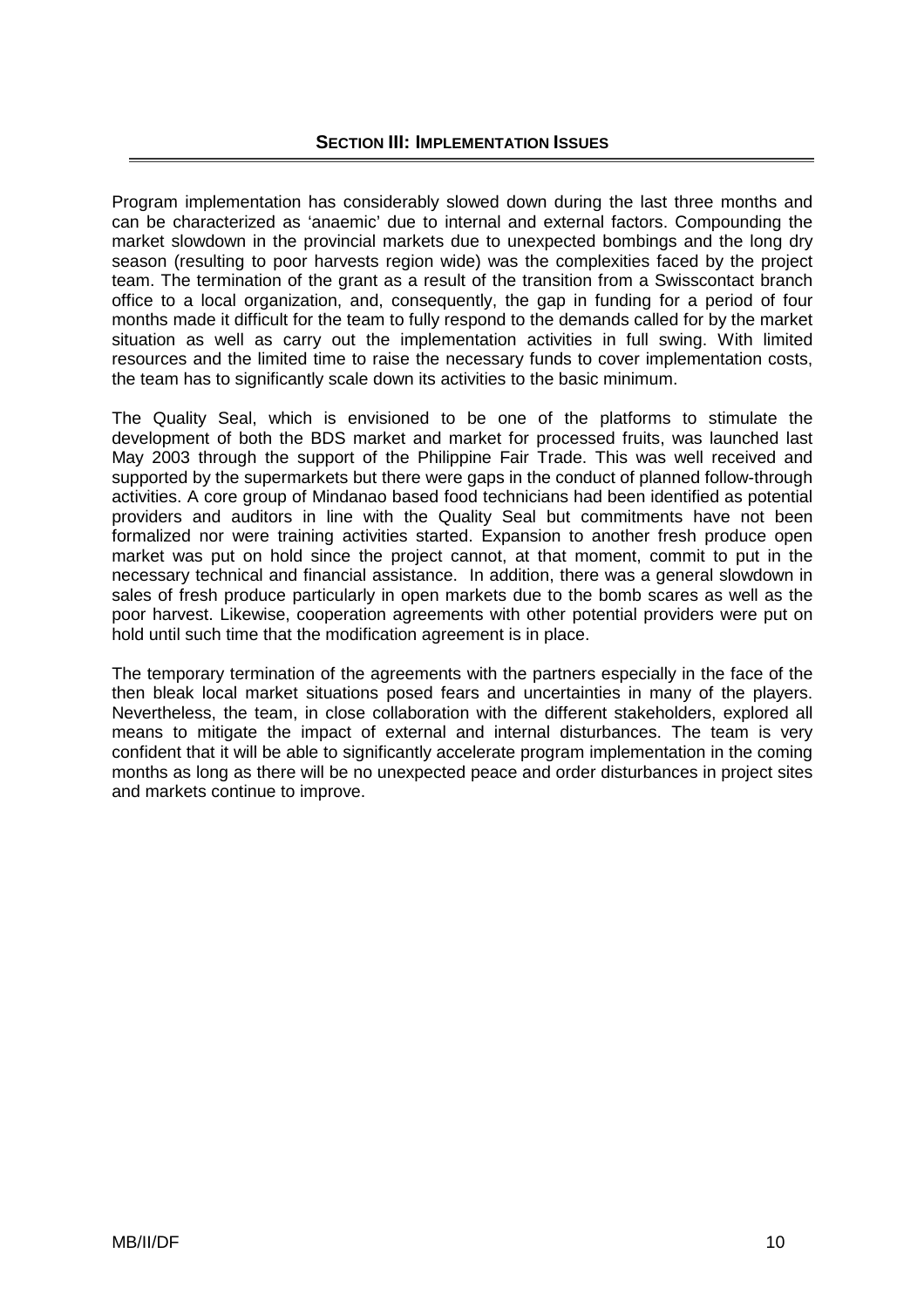- . Strategies for Integrating Poor Into Mainstream Market A
- The program accelerated the development of micro enterprises and their access to mainstream market via business linkages with progressive and established companies/ • marketing intermediaries in the area/region. These marketing intermediaries are also small enterprises engaged in fruit processing. Semi-processed fruits are sourced out from communities and the small enterprise does the end product manufacturing. The small enterprise, in turn, is linked with Metro Manila distributors/supermarkets in order for them to be able to significantly increase their order volumes especially with the vulnerability of the local market and the Mindanao provincial markets.
- For many of the micro enterprise groups, integration in the mainstream market involved primarily the supply of semi-processed products rather than end products. Gestation period to fully develop their capability and capacity to be able to meet the market requirements for final/end products is longer compared to semi-processed products. The focus on semi-processed products for micro enterprises is also in line with the immediate necessity to be able to increase their income levels or, at least, sustain economic activities.
- The program puts emphasis on finding key factors/characteristics that can be developed via BDS, which the poor and micro enterprises can sustain as a marketing proposal or market differentiation factor. This is a long-term strategy and requires step-by-step acquisition of a range of business development services.
- The program continued working on the development of full concept BDS products (a range of interrelated business support services) that represent structured and unified approaches to supply chain transformation, which would in turn facilitate business development and operational improvements necessary to meet requirements at specific market levels. The BDS product consists of various components but with a step-by-step delivery and implementation over a period of time.
- difficult for them to have access to competitively priced inputs as well as better facilities. Individually, the micro enterprises cannot supply the required volume. Likewise, it is As such, program facilitates the organizational development of collective enterprises.
- B . Strategies for Reaching Downmarkets
- The program in facilitating the access of micro enterprises to range of services makes use of various BDS delivery schemes: fee-based, embedded via subcontracting relationships, bundling with transactions that micro enterprises are traditionally willing to pay for. The program recognizes the fact that for BDS targeted to the micro enterprises to be financially viable, it has to be part of a business transaction.
- 'non-traditional providers (enterprise-based providers). Likewise, the different players at The program harnesses the strengths of both 'traditional providers' (consultants) and the various points in the value chain provide the necessary business development services. In one way or another, there is a continuous flow of information of product market requirements from one link to another (e.g., supermarkets inform the MManila distributor of their standards, Metro Manila distributor relays this to region-based intermediary or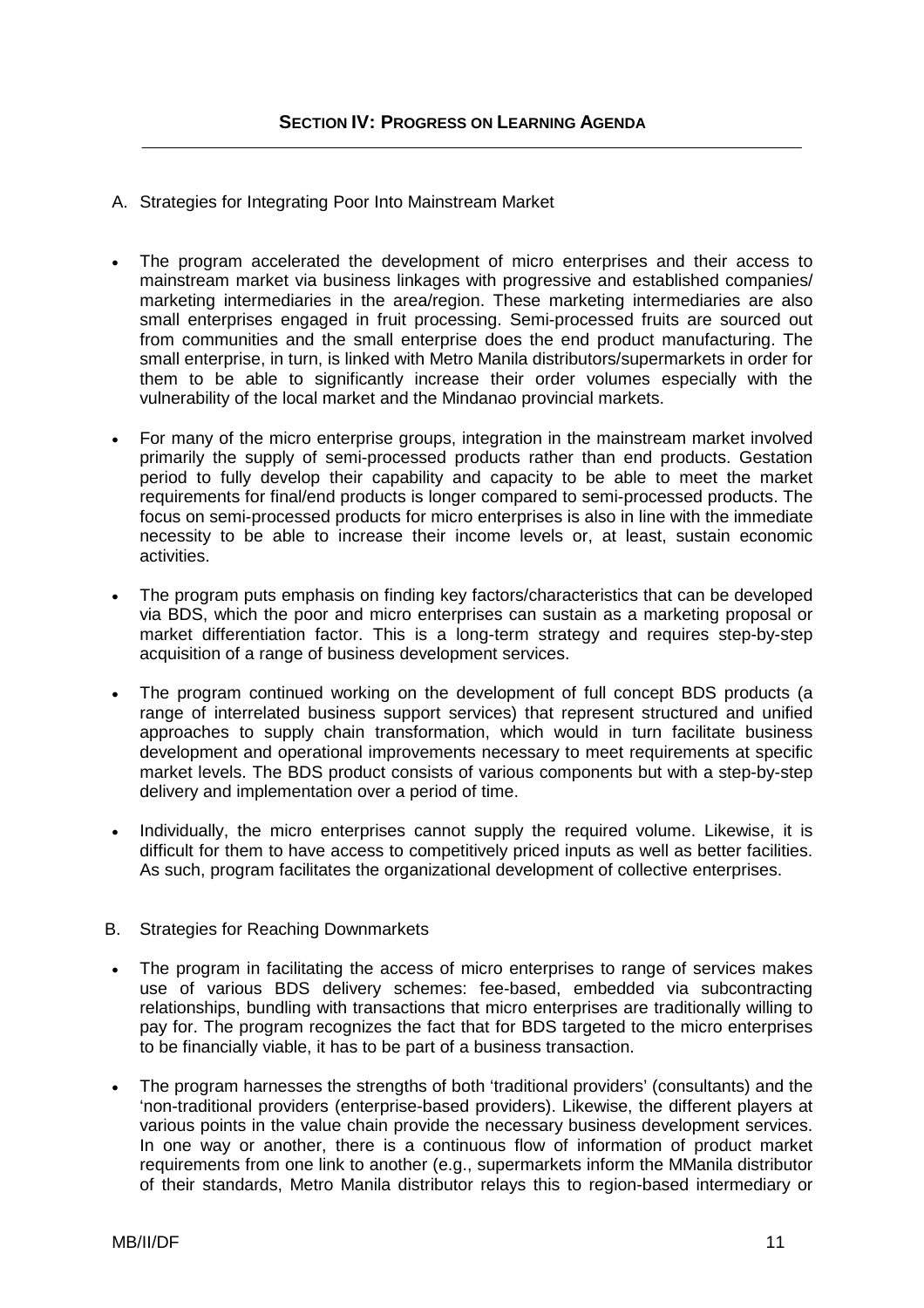small enterprise, and the small enterprise/contractor imparts these to the communitybased suppliers).

- The downward side of BDS delivery via business-to-business relationships is that it is very much vulnerable to market changes. When the enterprise-based providers or the • contractors are experiencing bad sales, BDS delivery is compromised. Similarly, the biggest incentive for enterprises to conscientiously acquire skills upgrading and other BDS is the orders and sales. As such, a close matching of BDS features vis-à-vis product market requirements is very critical. BDS should result to tangible benefits (sales) for both the contractor and the suppliers.
- slowly exposing enterprises to the mainstream BDS market and fee-based payment schemes (e.g., part of costs taken from mark-ups, a certain percentage paid directly by With the vulnerability of BDS delivery via business-to-business linkages, program is enterprises). This was difficult though especially with the local market slowdown and the longer payment terms from the MManila supermarkets. The micro enterprises were generally willing to pay with very tangible services such as the use of the common service facilities.
- use of community-based trainors who themselves are also fruit processors seems to be effective in reaching farmer-processors who are usually not receptive to training Proximity of services to demand and location of micro enterprises is very important. The programs and are not reached by government extension services. Likewise, successful experiences of peers seem to be the more effective BDS promotional tool. Caution, however, has to be applied in expanding production base. There should always be a close monitoring of supply and demand for the products because failure of micro enterprises to recoup the investments they have made will leave them worse off than before the program started.
- in reaching the micro enterprises. Likewise, peer influence and referral help in promoting interest in training programs. Grouping of micro enterprises or delivery by communities also prove to be cost-effective
- C. Strategies for Developing Embedded Services
- The program promoted increased awareness and appreciation of embedded BDS by making these more relevant to both the provider and the micro enterprises in terms of concrete and tangible results and benefits. Likewise, the delivery of embedded services • was formalized, strengthened and recognized through specific provisions in the marketing agreement.
- core business itself and to look at whether the margins are wide enough to cover costs of Viability of embedded services is very much dependent on the profitability of the enterprise-based provider. As such, it is important to first ensure the profitability of the BDS. With the fresh produce market operator, for example, there are limitations on the services that can be embedded especially during the past months where sales were low and there was a significant percentage of unpaid monthly stall rentals.
- A high synergy level as well as trust among the different parties must be cultivated for standards set so as not to lose the relevance of BDS. In fruit processing, for example, the embedded services to work. Likewise, there has to be strong adherence to prices are set vis-à-vis quality standards.